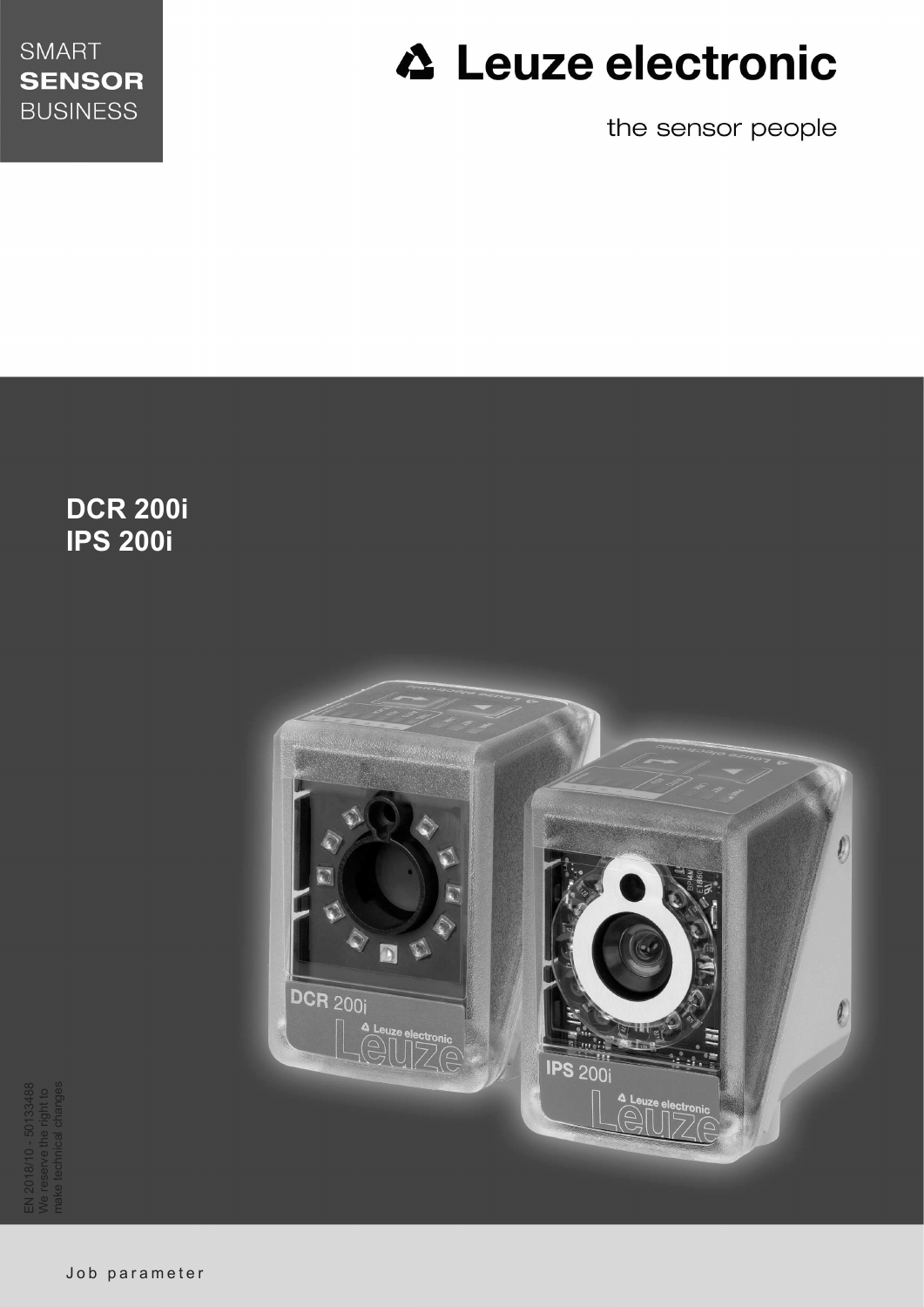| 1            |                                                                                                                              |  |
|--------------|------------------------------------------------------------------------------------------------------------------------------|--|
|              | 1.1                                                                                                                          |  |
|              | 1.2                                                                                                                          |  |
| $\mathbf{2}$ |                                                                                                                              |  |
|              | 2.1<br>2.1.1<br>2.1.2<br>2.1.3<br>2.1.4                                                                                      |  |
|              | 2.2<br>2.2.1<br>2.2.2<br>2.2.3<br>2.2.4<br>2.2.5<br>2.2.6<br>2.2.7<br>2.2.8<br>2.2.9<br>2.2.10<br>2.2.11<br>2.2.12<br>2.2.13 |  |
|              | 2.3<br>2.3.1<br>2.3.2<br>2.3.3<br>2.3.4                                                                                      |  |
|              | 2.4<br>2.4.1<br>2.4.2<br>2.4.3                                                                                               |  |
|              | 2.5<br>2.5.1<br>2.5.2<br>2.5.3<br>2.5.4<br>2.5.5<br>2.5.6<br>2.5.7<br>2.5.8<br>2.5.9                                         |  |
|              | 2.6<br>2.6.1                                                                                                                 |  |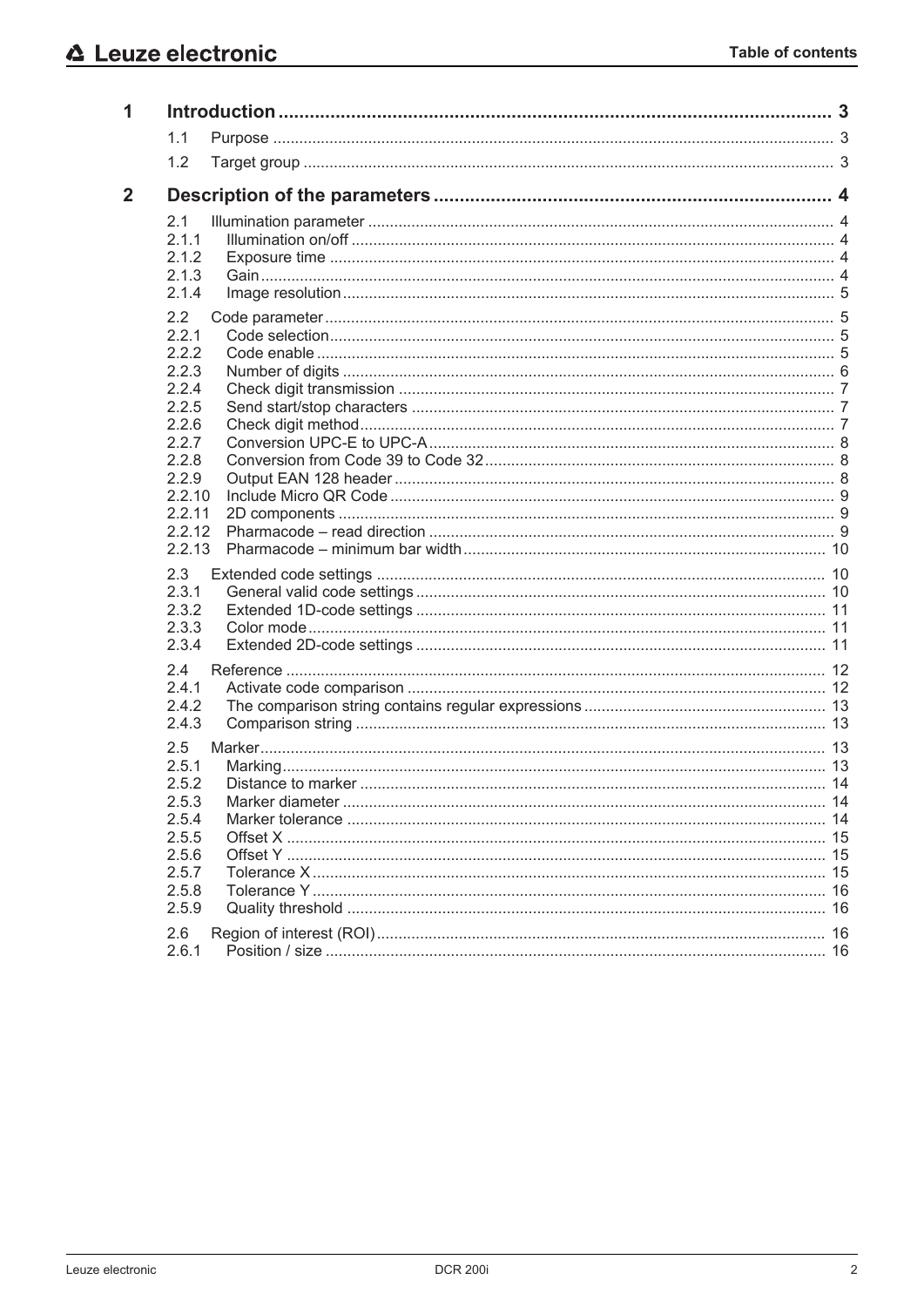# **1 Introduction**

| Tab. 1.1: | Information about the document |  |
|-----------|--------------------------------|--|
|           |                                |  |

| <b>Title</b>  |                            |
|---------------|----------------------------|
| File name     | DCR/IPS 200i job parameter |
| Version       | 1.2                        |
| <b>Status</b> | Changes                    |
|               |                            |

# Tab. 1.2: List of changes

| <b>Author</b> | <b>Date</b> | <b>Version</b> | <b>Status</b> | <b>Comment</b>           |
|---------------|-------------|----------------|---------------|--------------------------|
|               | 2016-04-15  | 1.0            | First version |                          |
| S. Abraham    | 14.11.2017  | 1.1            | Changes       | Code parameter extension |
| S. Abraham    | 2018-08-17  | 1.2            | Change        | IPS 200i extension       |
|               |             |                |               |                          |
|               |             |                |               |                          |

# **1.1 Purpose**

This document is used to describe job parameters. With the DCR 200i/IPS 200i, these can be read and set using the XML commands (see separate document).



Make certain that only parameters for the appropriate device models (DCR 200i/IPS200i) are transferred. Parameters that cannot be adjusted via webConfig may not be set via XML command. Undefined behavior and error messages may otherwise result.

# **1.2 Target group**

This document should help the customers to read and write parameters on the DCR 200i/IPS 200i.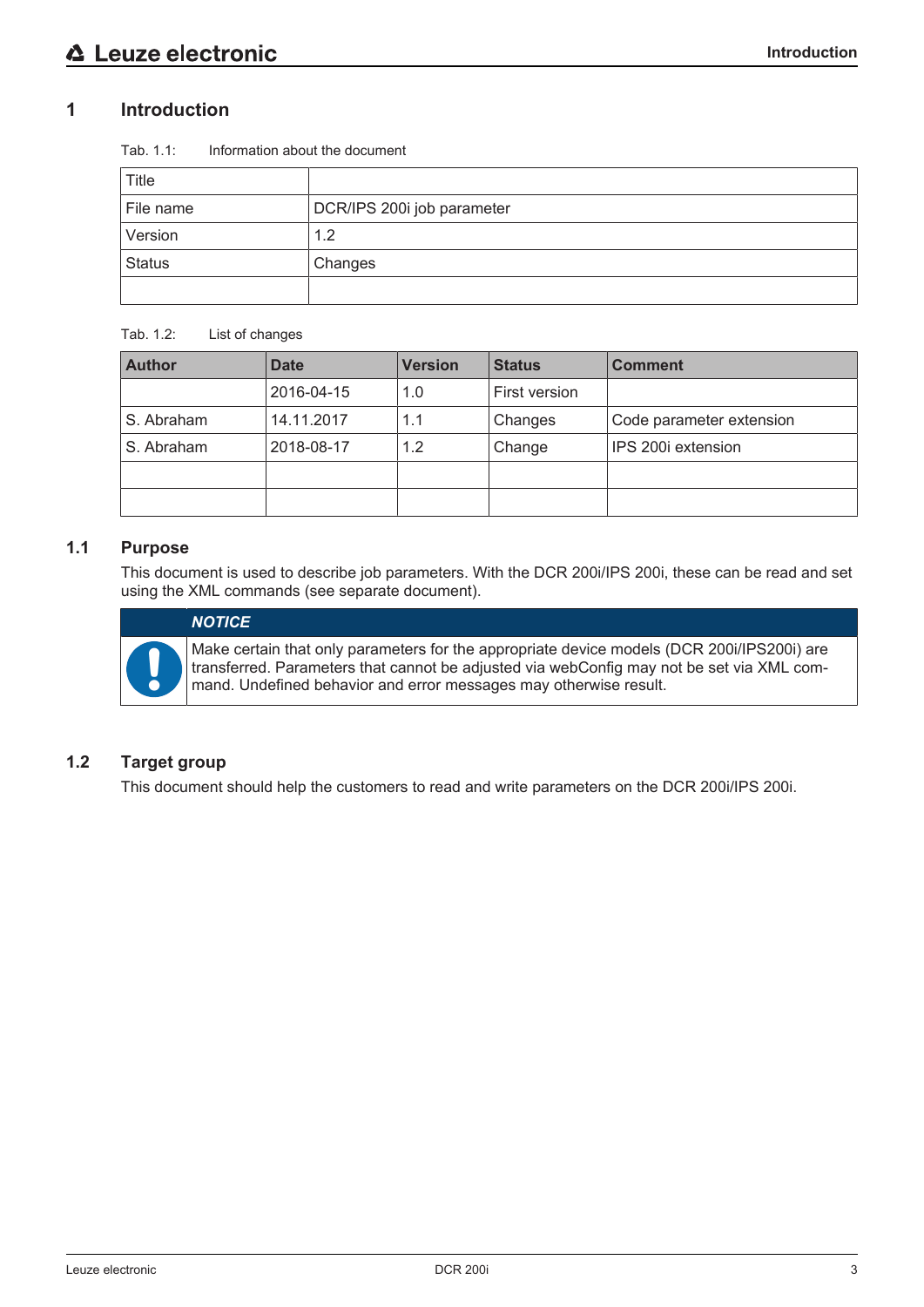# **2 Description of the parameters**

# **2.1 Illumination parameter**

# **2.1.1 Illumination on/off**

| Parameter<br>name | ila                                                                                  |        |                             |  |  |  |
|-------------------|--------------------------------------------------------------------------------------|--------|-----------------------------|--|--|--|
| Unit              | ٠                                                                                    |        |                             |  |  |  |
| Data type         | bool                                                                                 |        |                             |  |  |  |
| Value             |                                                                                      |        |                             |  |  |  |
| Standard          | <b>TRUE</b>                                                                          | Values | <b>TRUE</b><br><b>FALSE</b> |  |  |  |
| Valid for         | DCR 200i and IPS 200i.<br>With the IPS 200i: valid for the currently active program. |        |                             |  |  |  |

# **Description**

Illumination can be switched on and off with this parameter.

# **2.1.2 Exposure time**

| Parameter<br>name | exp                                                        |         |    |         |                            |  |
|-------------------|------------------------------------------------------------|---------|----|---------|----------------------------|--|
| Unit              | μs                                                         |         |    |         |                            |  |
| Data type         | int                                                        |         |    |         |                            |  |
| Value             |                                                            |         |    |         |                            |  |
| Standard          | 500                                                        | Minimum | 68 | Maximum | Illumination on:<br>5000   |  |
|                   |                                                            |         |    |         | Illumination off:<br>60000 |  |
| Valid for         | DCR 200i and IPS 200i.                                     |         |    |         |                            |  |
|                   | With the IPS 200i: valid for the currently active program. |         |    |         |                            |  |

# **Description**

The exposure time can be set with this parameter. It must be noted that different values apply to the maximum depending on whether the illumination is switched on or off.

# **2.1.3 Gain**

| Parameter<br>∣ name | gan                                                        |         |  |         |  |  |
|---------------------|------------------------------------------------------------|---------|--|---------|--|--|
| Unit                |                                                            |         |  |         |  |  |
| Data type           | int                                                        |         |  |         |  |  |
| Value               |                                                            |         |  |         |  |  |
| Standard            |                                                            | Minimum |  | Maximum |  |  |
| Valid for           | DCR 200i and IPS 200i.                                     |         |  |         |  |  |
|                     | With the IPS 200i: valid for the currently active program. |         |  |         |  |  |

# **Description**

The gain can be set with this parameter. In order to keep the noise of the imager as low as possible, this value must be as small as possible!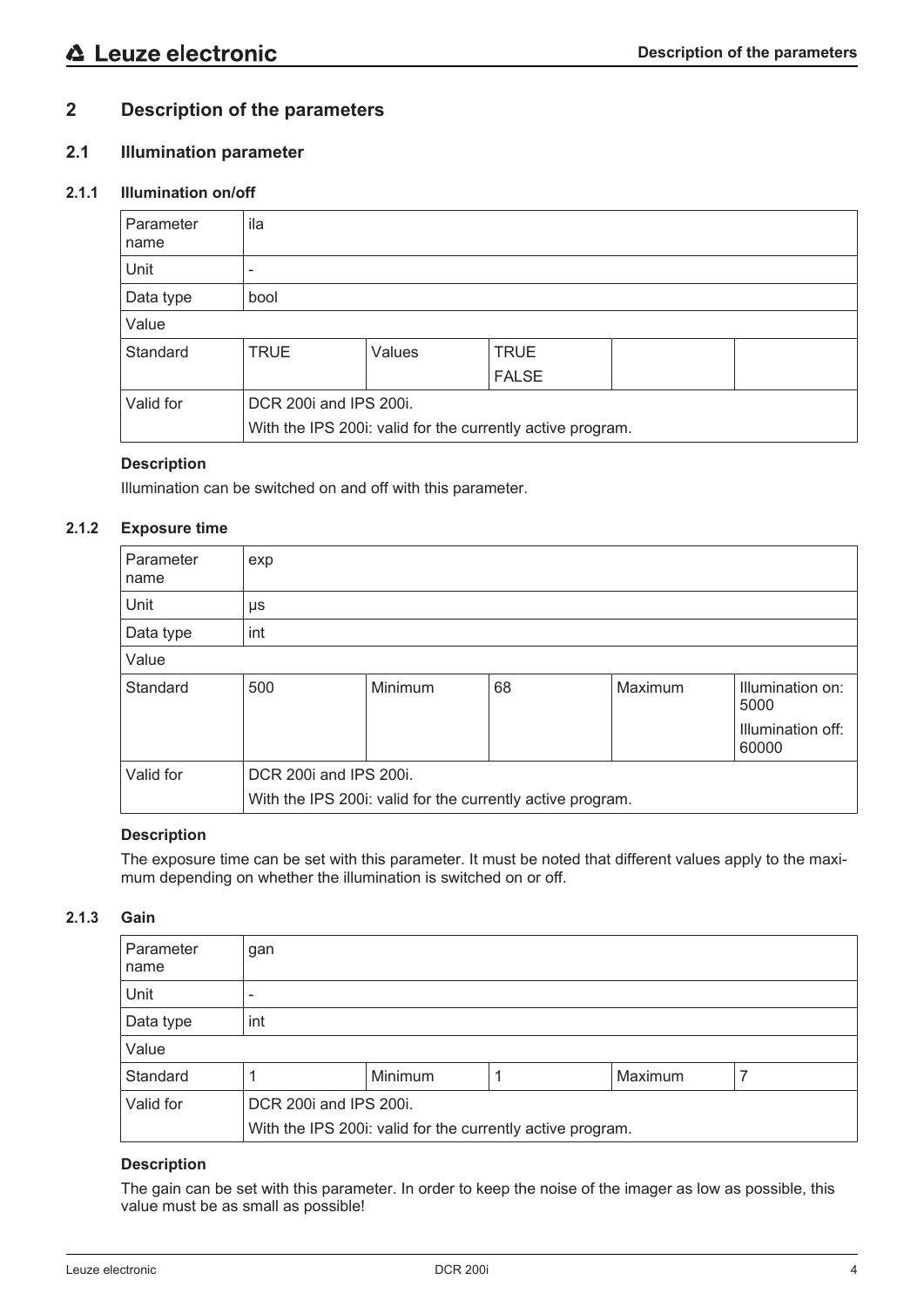# **2.1.4 Image resolution**

| Parameter<br>name | imzs                     |         |   |         |  |  |
|-------------------|--------------------------|---------|---|---------|--|--|
| Unit              | $\overline{\phantom{0}}$ |         |   |         |  |  |
| Data type         | int                      |         |   |         |  |  |
| Value             |                          |         |   |         |  |  |
| Standard          | 0                        | Minimum | 0 | Maximum |  |  |
| Valid for         | <b>DCR 200i</b>          |         |   |         |  |  |

# **Description**

The resolution of the sensor can be selected with this parameter.

- 0: Standard resolution
- 1: Reduced resolution

# **2.2 Code parameter**

# **2.2.1 Code selection**

| Parameter<br>name | dtyp                         |         |   |         |    |  |
|-------------------|------------------------------|---------|---|---------|----|--|
| Unit              | $\qquad \qquad \blacksquare$ |         |   |         |    |  |
| Data type         | int                          |         |   |         |    |  |
| Value             |                              |         |   |         |    |  |
| Standard          | $\qquad \qquad$              | Minimum | 0 | Maximum | 63 |  |
| Valid for         | <b>DCR 200i</b>              |         |   |         |    |  |

# **Description**

A code is preselected with this parameter. All the following special settings then go into this code. The code number must be given as a value corresponding to the Leuze code table.

# **2.2.2 Code enable**

| Parameter<br>name | dact                     |        |              |  |  |  |
|-------------------|--------------------------|--------|--------------|--|--|--|
| Unit              | $\overline{\phantom{0}}$ |        |              |  |  |  |
| Data type         | bool                     |        |              |  |  |  |
| Value             |                          |        |              |  |  |  |
| Standard          | $\overline{\phantom{0}}$ | Values | <b>TRUE</b>  |  |  |  |
|                   |                          |        | <b>FALSE</b> |  |  |  |
| Valid for         | <b>DCR 200i</b>          |        |              |  |  |  |

# **Description**

The previously selected code can be activated or deactivated with this parameter.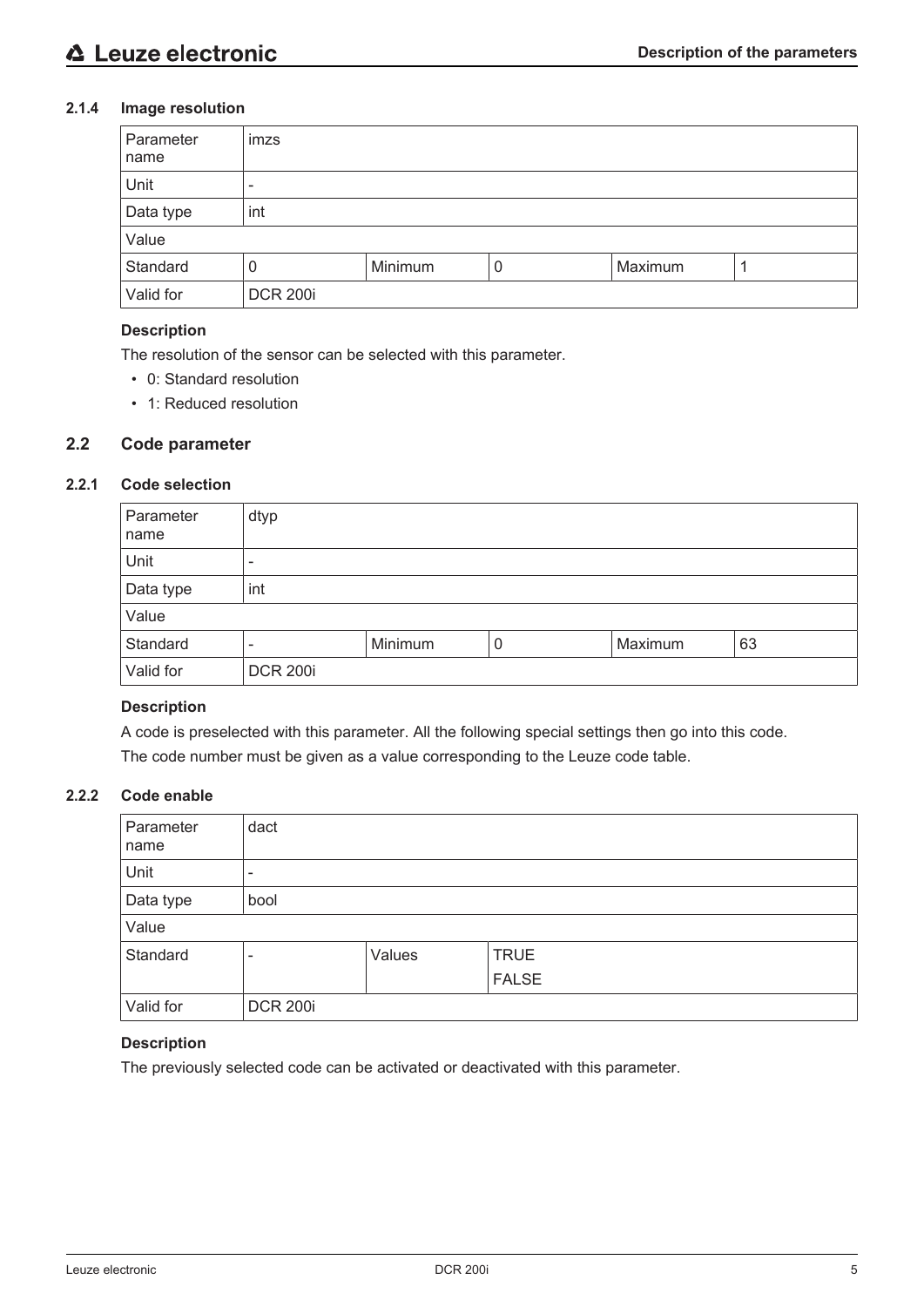# **2.2.3 Number of digits**

| Parameter<br>name | dran            |         |   |         |   |  |
|-------------------|-----------------|---------|---|---------|---|--|
| Unit              | $\qquad \qquad$ |         |   |         |   |  |
| Data type         | string          |         |   |         |   |  |
| Value             |                 |         |   |         |   |  |
| Standard          | -               | Minimum | ۰ | Maximum | - |  |
| Valid for         | <b>DCR 200i</b> |         |   |         |   |  |

# **Description**

The number of digits allowed can be set for the previously selected code with this parameter.

The following must be noted:

• 1D-codes: The number to be passed corresponds to the desired number of digits. (Exceptions are the EAN and UPC codes)

# **1D-code exceptions:**

Valid for Code EAN and UPC

- 1: EAN 8 or UPC 8
- 2: EAN 8 with Add 2 or UPC 8 with Add 2
- 3: EAN 8 with Add 5 or UPC 8 with Add 5
- 4: EAN 13 or UPC 12
- 5: EAN 13 with Add 2 or UPC 12 with Add 2
- 6: EAN 13 with Add 5 or UPC 12 with Add 5

# *NOTICE*

With Pharmacodes, this value corresponds to the number of bars.

• 2D-codes: The number to be passed corresponds to the position of the number of digits in the matrix that is displayed in the webConfig tool or in the following table.

# *NOTICE*

The transferred string cannot contain any blank spaces.

If multiple numbers of digits must be specified, these can be specified as follows:

- separated by a comma,
- ranges indicated by a -
- mix of both

#### **Example for 1D-code:**

If the number of digits is to be set to 10, 29 to 31 and 45, the following value must be set:

#### 10,29-31,45

#### **Example for 2D-code:**

If the number of digits for the data matrix is to be set to 10x10, 32x32 to 40x40, 80x80 and 16x48, the following value must be set:

1,10-12,18,30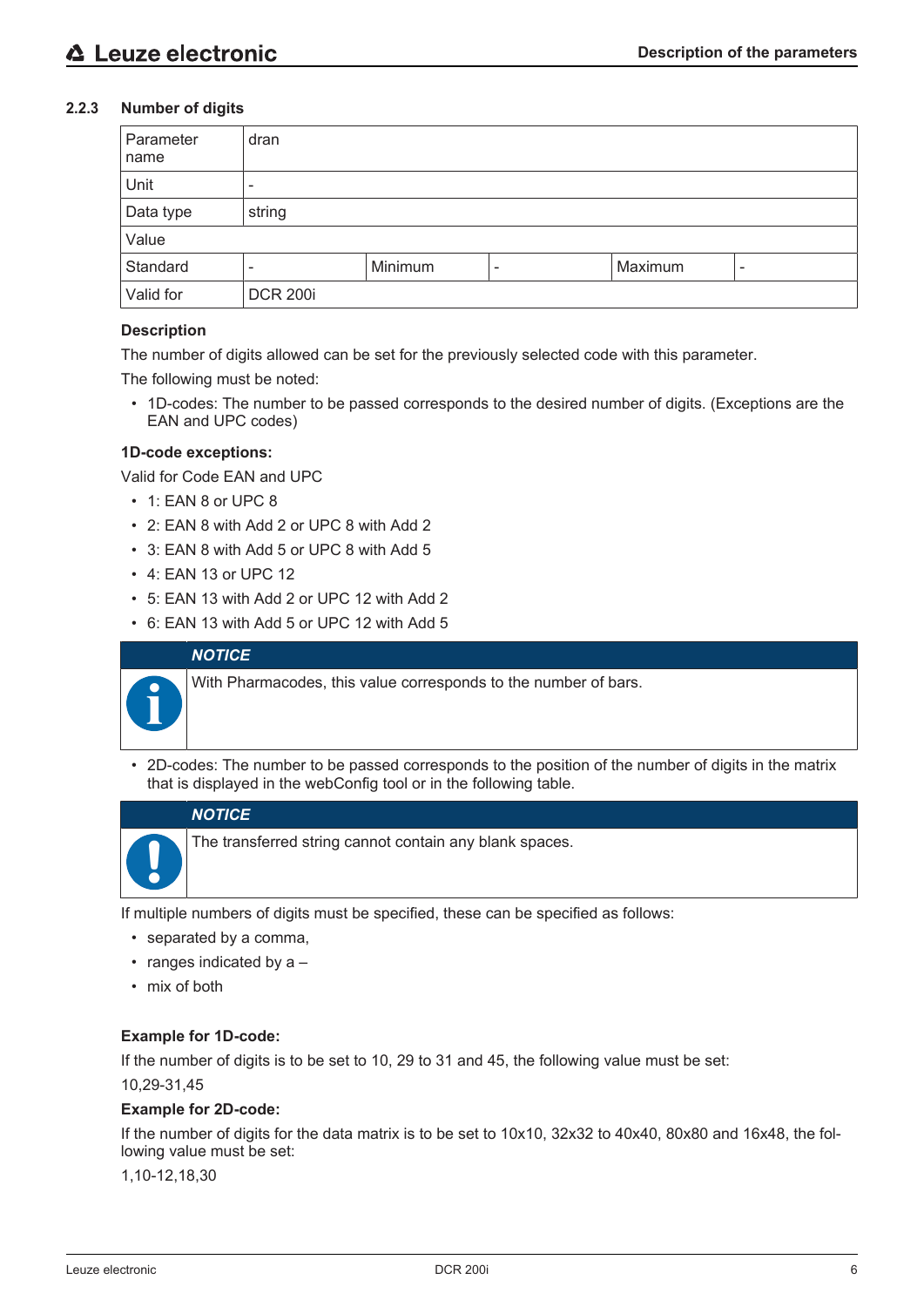# **2.2.4 Check digit transmission**

| Parameter<br>name | dtcd                     |        |              |  |  |  |
|-------------------|--------------------------|--------|--------------|--|--|--|
| Unit              | $\overline{\phantom{0}}$ |        |              |  |  |  |
| <b>Data type</b>  | bool                     |        |              |  |  |  |
| Value             |                          |        |              |  |  |  |
| Standard          | -                        | Values | <b>TRUE</b>  |  |  |  |
|                   |                          |        | <b>FALSE</b> |  |  |  |
| Valid for         | <b>DCR 200i</b>          |        |              |  |  |  |

# **Description**

By setting this parameter, the check digit is output together with the data characters (if supported by the code type).

# **2.2.5 Send start/stop characters**

| Parameter<br>name | diss                  |  |  |  |  |
|-------------------|-----------------------|--|--|--|--|
| Unit              | -                     |  |  |  |  |
| Data type         | bool                  |  |  |  |  |
| Value             |                       |  |  |  |  |
| Standard          | Values<br><b>TRUE</b> |  |  |  |  |
|                   | <b>FALSE</b>          |  |  |  |  |
| Valid for         | <b>DCR 200i</b>       |  |  |  |  |

#### **Description**

By setting this parameter, the start and stop characters are also output for the Codabar symbology.

# **2.2.6 Check digit method**

| Parameter<br>name | dmcs                                             |  |  |  |  |  |
|-------------------|--------------------------------------------------|--|--|--|--|--|
| Unit              | -                                                |  |  |  |  |  |
| Data type         | enum                                             |  |  |  |  |  |
| Value             |                                                  |  |  |  |  |  |
| Standard          | Code-depen-<br>Values<br>See description<br>dent |  |  |  |  |  |
| Valid for         | <b>DCR 200i</b>                                  |  |  |  |  |  |

# **Description**

Configuration of the check digit method used to compute the check digit.

| Code 2/5 Interleaved: | $0:$ No check  |
|-----------------------|----------------|
|                       | 1: Mod $10/G3$ |
| Code $39$ :           | $0:$ No check  |
|                       | 1: Mod 43      |
| Codabar:              | $0:$ No check  |
|                       | $2:$ Mod 16    |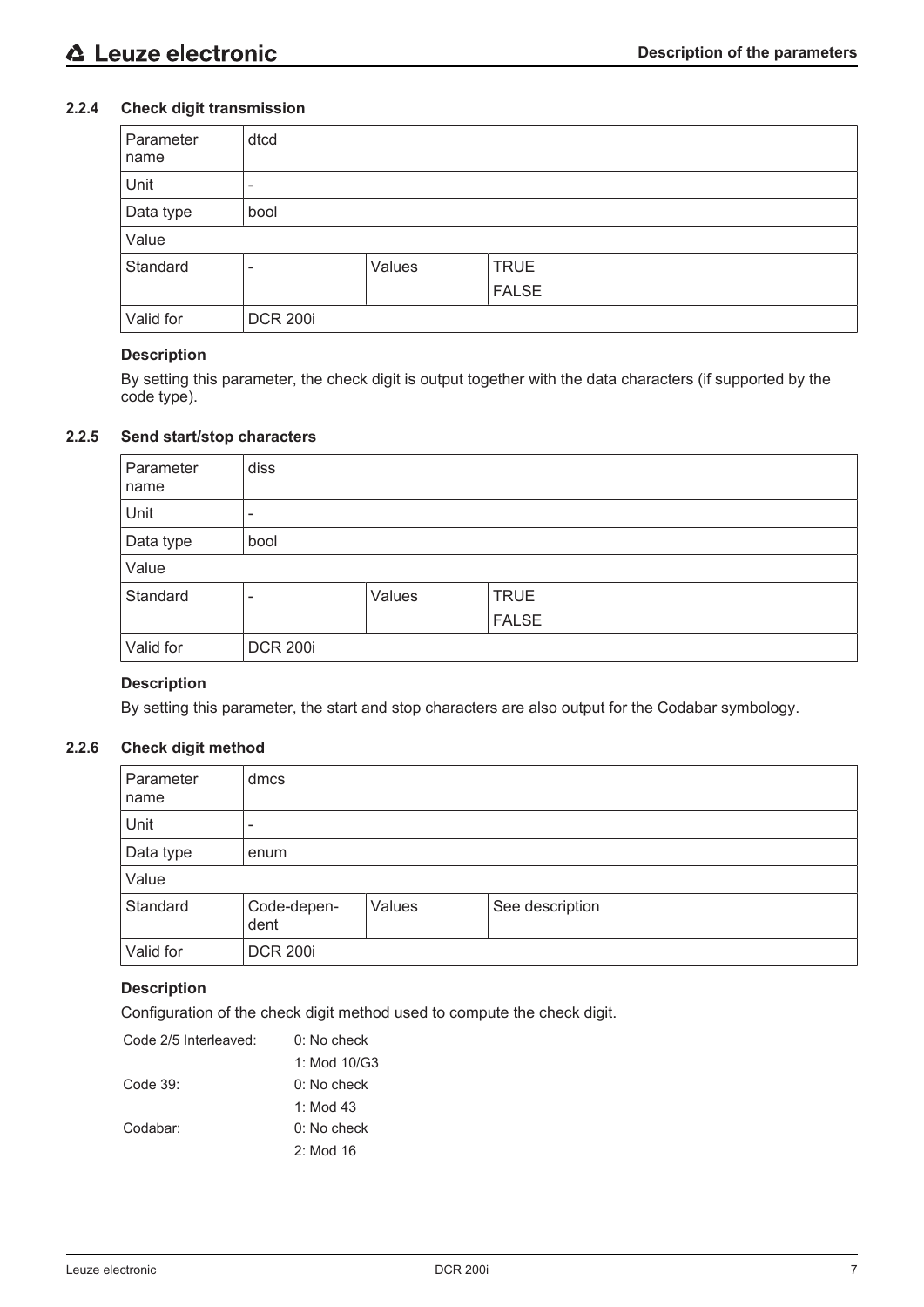# **2.2.7 Conversion UPC-E to UPC-A**

| Parameter<br>name | dexp                       |  |  |  |  |
|-------------------|----------------------------|--|--|--|--|
| Unit              | $\overline{\phantom{0}}$   |  |  |  |  |
| Data type         | bool                       |  |  |  |  |
| Value             |                            |  |  |  |  |
| Standard          | <b>TRUE</b><br>Values<br>- |  |  |  |  |
|                   | <b>FALSE</b>               |  |  |  |  |
| Valid for         | <b>DCR 200i</b>            |  |  |  |  |

#### **Description**

By setting this parameter, the decoding result of a UPC-E bar code is converted to the format of the associated UPC-A bar code.

# **2.2.8 Conversion from Code 39 to Code 32**

| Parameter<br>name | dc32                     |  |              |  |  |  |
|-------------------|--------------------------|--|--------------|--|--|--|
| Unit              | $\overline{\phantom{0}}$ |  |              |  |  |  |
| <b>Data type</b>  | bool                     |  |              |  |  |  |
| Value             |                          |  |              |  |  |  |
| Standard          | Values<br><b>TRUE</b>    |  |              |  |  |  |
|                   |                          |  | <b>FALSE</b> |  |  |  |
| Valid for         | <b>DCR 200i</b>          |  |              |  |  |  |

#### **Description**

By setting this parameter, the decoding result of a Code 39 bar code is converted to the format of a code 32 bar code and output.

#### **2.2.9 Output EAN 128 header**

| Parameter<br>name | dthd                     |        |              |  |
|-------------------|--------------------------|--------|--------------|--|
| Unit              | $\overline{\phantom{0}}$ |        |              |  |
| Data type         | bool                     |        |              |  |
| Value             |                          |        |              |  |
| Standard          | -                        | Values | <b>TRUE</b>  |  |
|                   |                          |        | <b>FALSE</b> |  |
| Valid for         | <b>DCR 200i</b>          |        |              |  |

# **Description**

By setting this parameter, identifier "]C1" of the EAN-128 symbology is also output.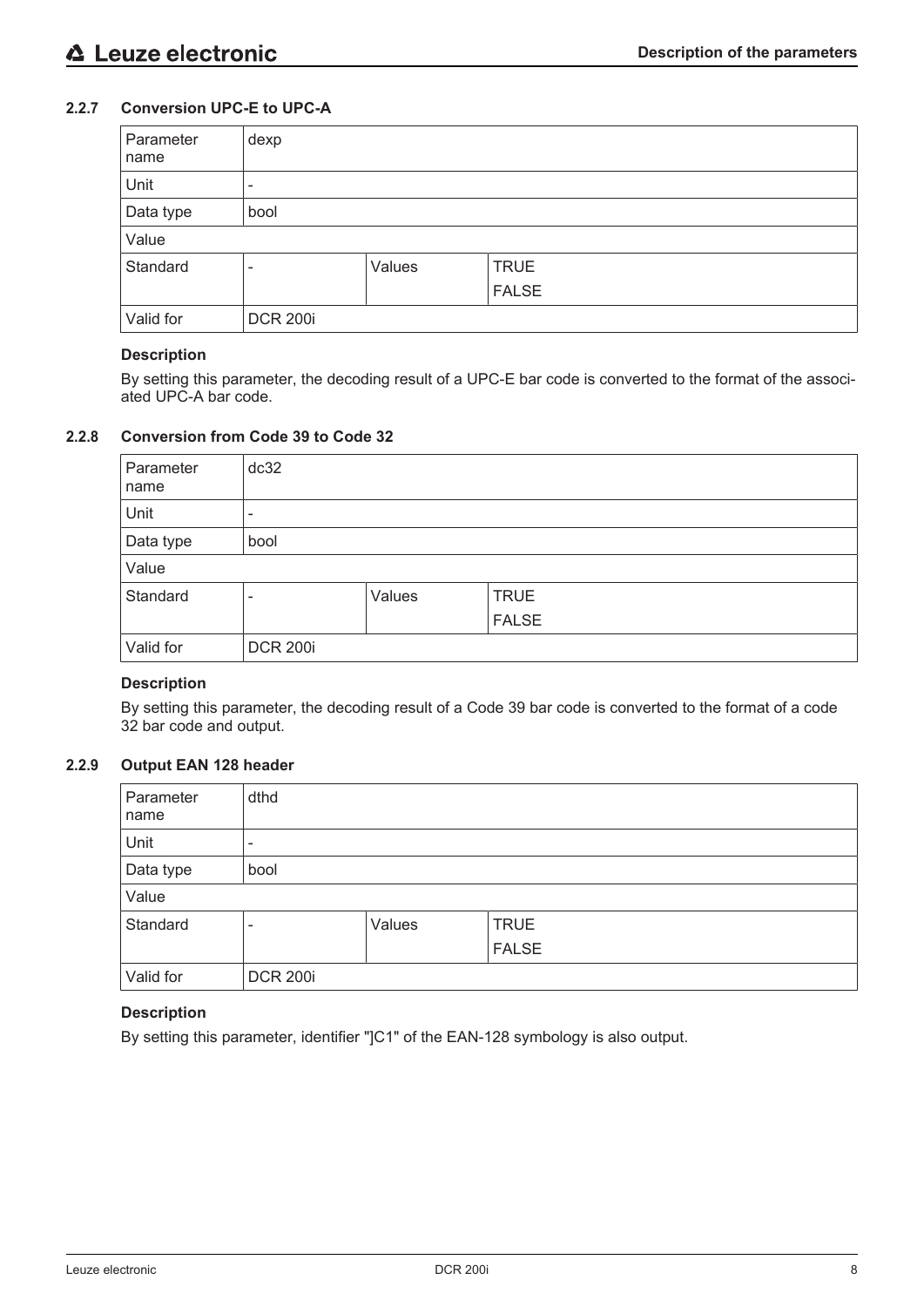# **2.2.10 Include Micro QR Code**

| Parameter<br>name | dmqr                     |        |              |  |  |
|-------------------|--------------------------|--------|--------------|--|--|
| Unit              | ۰                        |        |              |  |  |
| Data type         | bool                     |        |              |  |  |
| Value             |                          |        |              |  |  |
| Standard          | $\overline{\phantom{0}}$ | Values | <b>TRUE</b>  |  |  |
|                   |                          |        | <b>FALSE</b> |  |  |
| Valid for         | <b>DCR 200i</b>          |        |              |  |  |

# **Description**

By setting this parameter, the decoder algorithm takes into account the Micro QR code type.

# **2.2.11 2D components**

| Parameter<br>name | dcom                     |        |             |  |  |
|-------------------|--------------------------|--------|-------------|--|--|
| Unit              | $\overline{\phantom{0}}$ |        |             |  |  |
| Data type         | bool                     |        |             |  |  |
| Value             |                          |        |             |  |  |
| Standard          | -                        | Values | <b>TRUE</b> |  |  |
|                   | FALSE                    |        |             |  |  |
| Valid for         | <b>DCR 200i</b>          |        |             |  |  |

# **Description**

By setting this parameter, the composite part in the GS1 Databar Stacked code is taken into account and output.

# **2.2.12 Pharmacode – read direction**

| Parameter<br>name | ddir                     |  |  |  |  |  |
|-------------------|--------------------------|--|--|--|--|--|
| Unit              | $\overline{\phantom{0}}$ |  |  |  |  |  |
| Data type         | enum                     |  |  |  |  |  |
| Value             |                          |  |  |  |  |  |
| Standard          | Values<br>$0 - 3$<br>0   |  |  |  |  |  |
| Valid for         | <b>DCR 200i</b>          |  |  |  |  |  |

# **Description**

The read direction of the Pharmacode is defined with this parameter.

- 0: Left to right
- 1: Top to bottom
- 2: Right to left
- 3: Bottom to top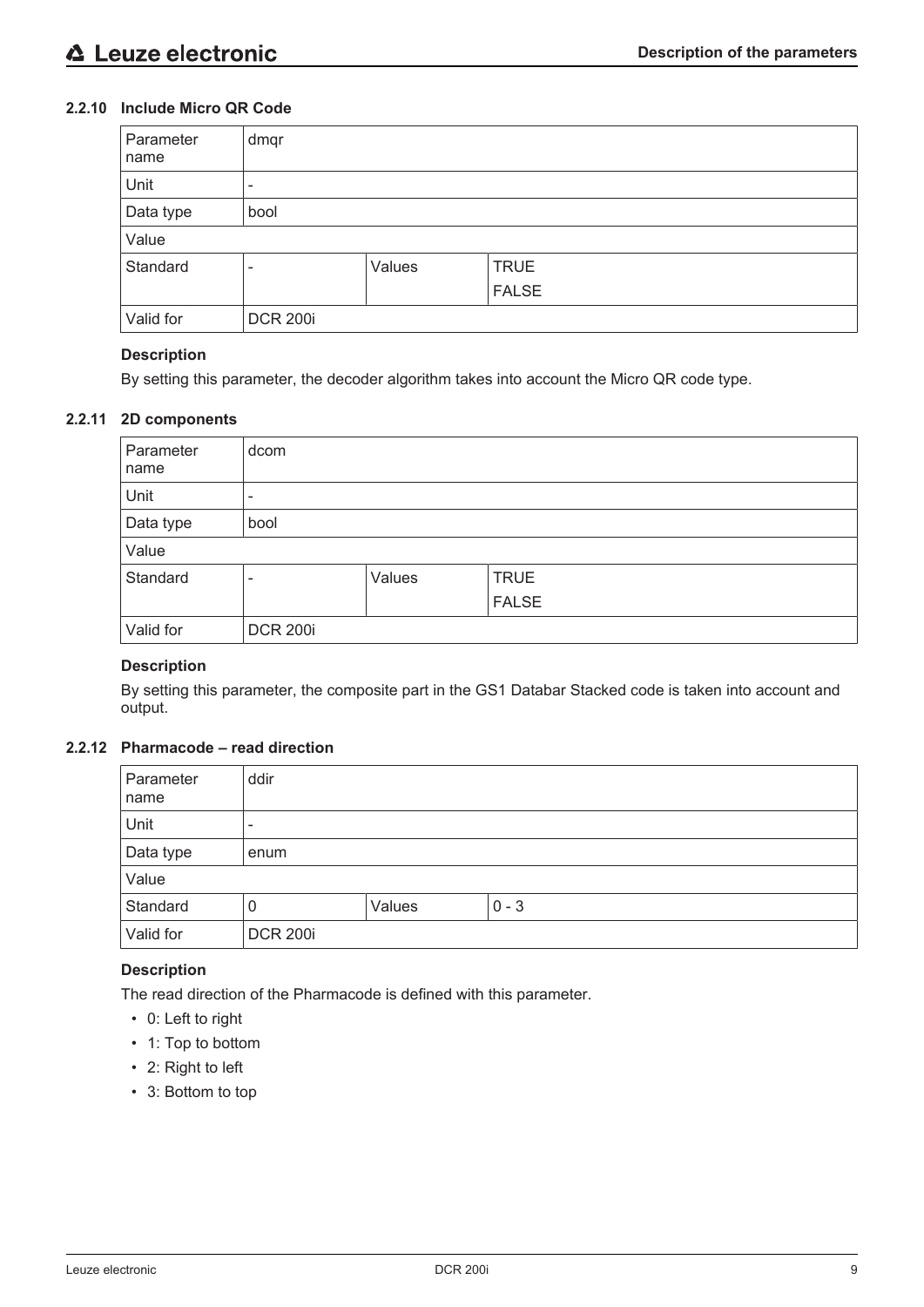# **2.2.13 Pharmacode – minimum bar width**

| Parameter<br>name | dbwi                           |  |  |  |  |  |
|-------------------|--------------------------------|--|--|--|--|--|
| Unit              | $\overline{\phantom{a}}$       |  |  |  |  |  |
| Data type         | int                            |  |  |  |  |  |
| Value             |                                |  |  |  |  |  |
| Standard          | Minimum<br>Maximum<br>100<br>2 |  |  |  |  |  |
| Valid for         | <b>DCR 200i</b>                |  |  |  |  |  |

#### **Description**

The minimum bar width of the Pharmacode is defined with this parameter.

# **2.3 Extended code settings**

# **2.3.1 General valid code settings**

# **Minimum number of codes**

| Parameter<br>name | icc                       |  |  |  |  |  |
|-------------------|---------------------------|--|--|--|--|--|
| Unit              |                           |  |  |  |  |  |
| Data type         | int                       |  |  |  |  |  |
| Value             |                           |  |  |  |  |  |
| Standard          | Maximum<br>Minimum<br>999 |  |  |  |  |  |
| Valid for         | <b>DCR 200i</b>           |  |  |  |  |  |

# **Description**

The minimum number of codes to be found is set with this parameter.

#### **Maximum number of codes**

| Parameter<br>name | acc                             |  |  |  |  |  |
|-------------------|---------------------------------|--|--|--|--|--|
| Unit              | $\overline{\phantom{0}}$        |  |  |  |  |  |
| Data type         | int                             |  |  |  |  |  |
| Value             |                                 |  |  |  |  |  |
| Standard          | Minimum<br>Maximum<br>999<br>10 |  |  |  |  |  |
| Valid for         | <b>DCR 200i</b>                 |  |  |  |  |  |

# **Description**

The maximum number of codes to be found is set with this parameter.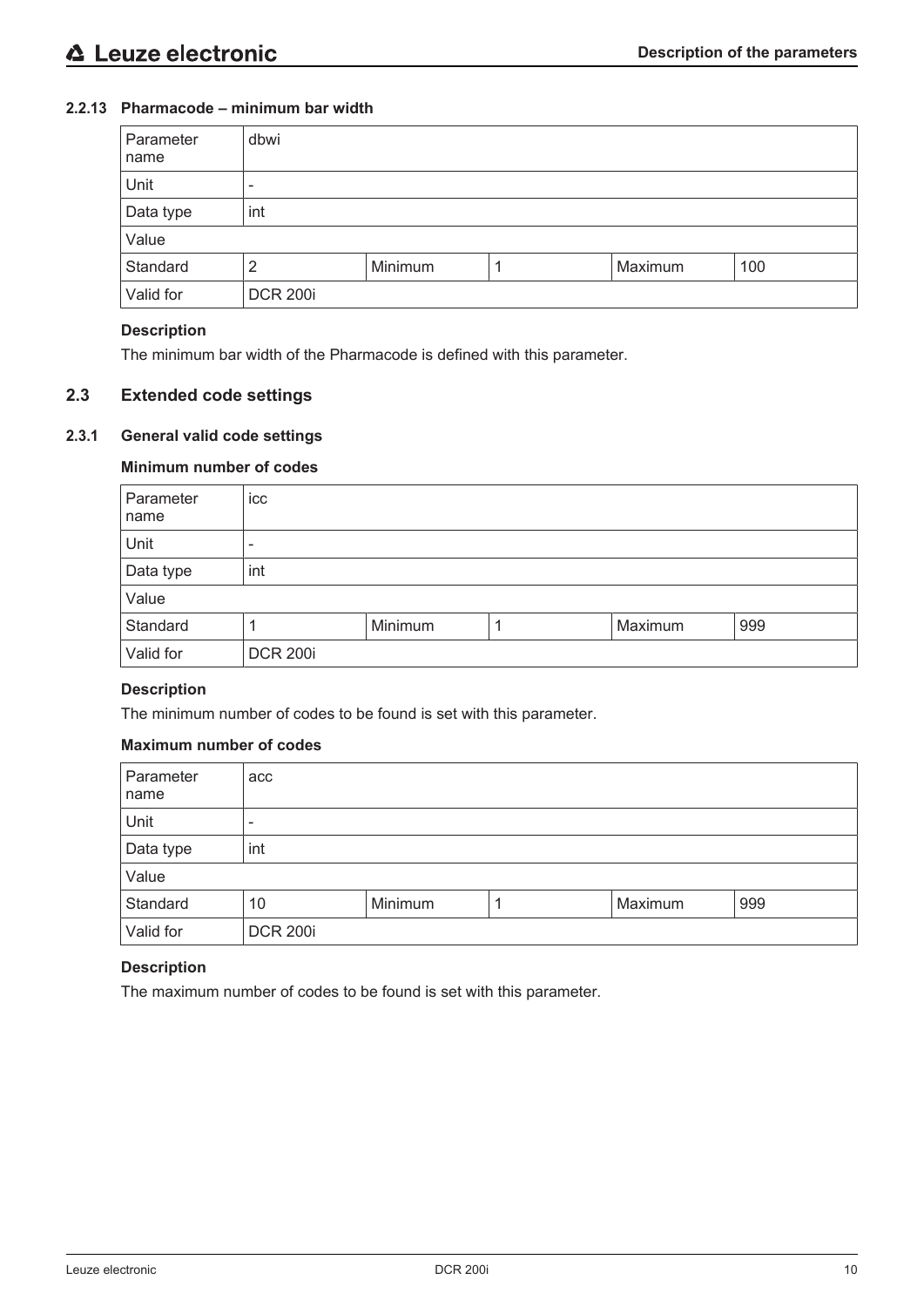# **2.3.2 Extended 1D-code settings**

# **Max. no. of 1D labels**

| Parameter<br>name | mc1                      |         |  |         |     |
|-------------------|--------------------------|---------|--|---------|-----|
| Unit              | $\overline{\phantom{0}}$ |         |  |         |     |
| Data type         | int                      |         |  |         |     |
| Value             |                          |         |  |         |     |
| Standard          | 99                       | Minimum |  | Maximum | 100 |
| Valid for         | <b>DCR 200i</b>          |         |  |         |     |

#### **Description**

This parameter specifies the maximum number of 1D-codes to be searched for in an image.

# **2.3.3 Color mode**

| Parameter<br>name | cm <sub>1</sub>          |        |         |  |
|-------------------|--------------------------|--------|---------|--|
| Unit              | $\overline{\phantom{0}}$ |        |         |  |
| Data type         | enum                     |        |         |  |
| Value             |                          |        |         |  |
| Standard          |                          | Values | $1 - 3$ |  |
| Valid for         | <b>DCR 200i</b>          |        |         |  |

#### **Description**

This parameter specifies which color mode the code has with respect to the background. If both can occur, automatic can be selected.

- 1: Black on white
- 2: White on black
- 3: Automatic

# **2.3.4 Extended 2D-code settings**

#### **Max. no. of 2D labels**

| Parameter<br>name | mc2             |         |  |         |     |
|-------------------|-----------------|---------|--|---------|-----|
| Unit              | $\qquad \qquad$ |         |  |         |     |
| Data type         | int             |         |  |         |     |
| Value             |                 |         |  |         |     |
| Standard          | 99              | Minimum |  | Maximum | 100 |
| Valid for         | <b>DCR 200i</b> |         |  |         |     |

# **Description**

This parameter specifies the maximum number of 2D-codes to be searched for in an image.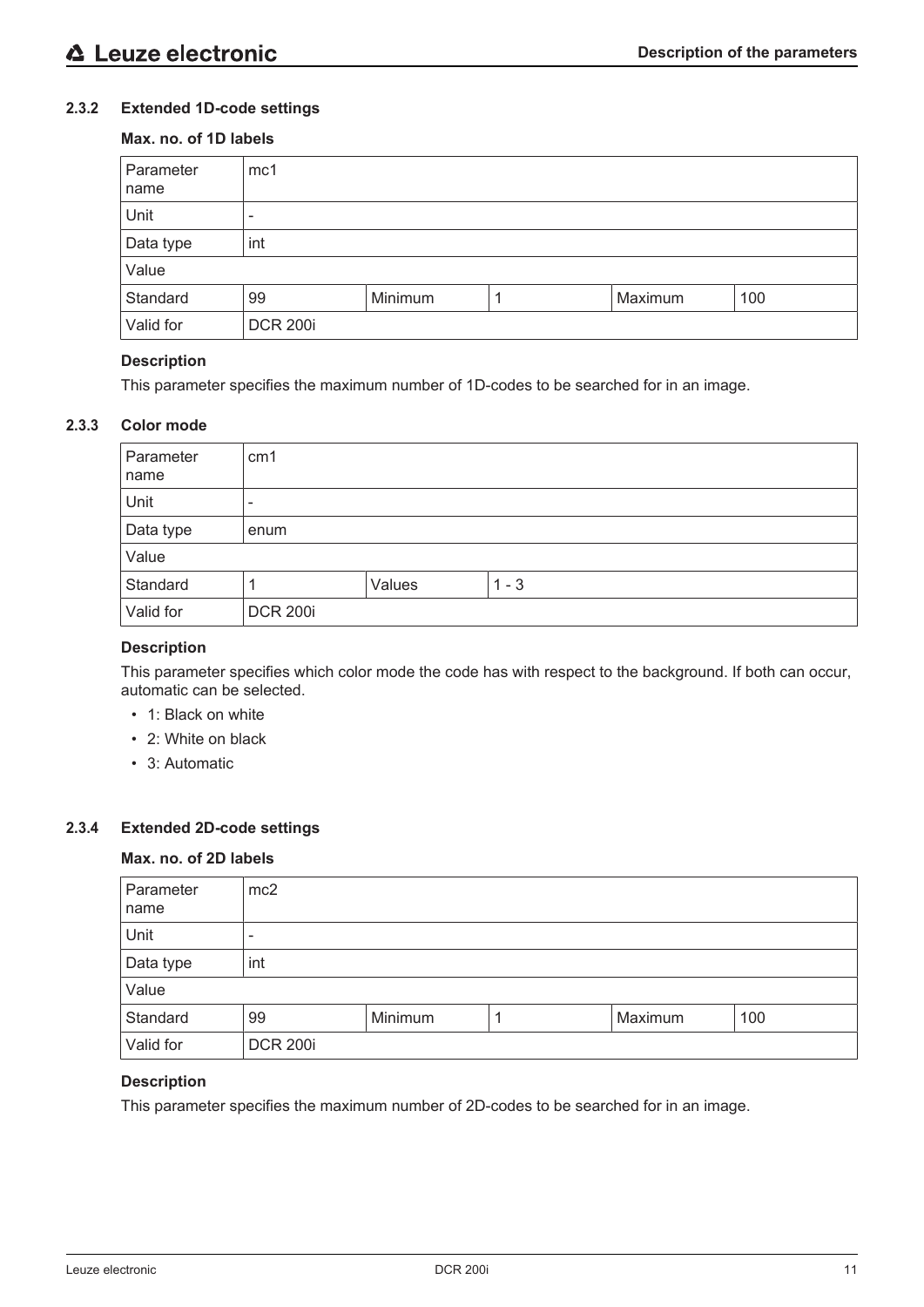#### **Color mode**

| Parameter<br>name | cm <sub>2</sub>          |        |         |  |
|-------------------|--------------------------|--------|---------|--|
| Unit              | $\overline{\phantom{0}}$ |        |         |  |
| Data type         | enum                     |        |         |  |
| Value             |                          |        |         |  |
| Standard          | 3                        | Values | $1 - 3$ |  |
| Valid for         | <b>DCR 200i</b>          |        |         |  |

### **Description**

This parameter specifies which color mode the code has with respect to the background. If both can occur, automatic can be selected.

- 1: Black on white
- 2: White on black
- 3: Automatic

#### **Mirrored**

| Parameter<br>name | mim             |        |         |  |
|-------------------|-----------------|--------|---------|--|
| Unit              | -               |        |         |  |
| Data type         | enum            |        |         |  |
| Value             |                 |        |         |  |
| Standard          | 3               | Values | $1 - 3$ |  |
| Valid for         | <b>DCR 200i</b> |        |         |  |

# **Description**

This parameter specifies whether the 2D-code is printed normally or mirrored. If both can occur, automatic can be selected.

- 1: Normal
- 2: Mirrored
- 3: Automatic

# **2.4 Reference**

#### **2.4.1 Activate code comparison**

| Parameter<br>name | cver                         |        |              |
|-------------------|------------------------------|--------|--------------|
| Unit              | $\qquad \qquad \blacksquare$ |        |              |
| Data type         | bool                         |        |              |
| Value             |                              |        |              |
| Standard          | -                            | Values | <b>TRUE</b>  |
|                   |                              |        | <b>FALSE</b> |
| Valid for         | <b>DCR 200i</b>              |        |              |

# **Description**

Code comparison can be activated or deactivated with this parameter.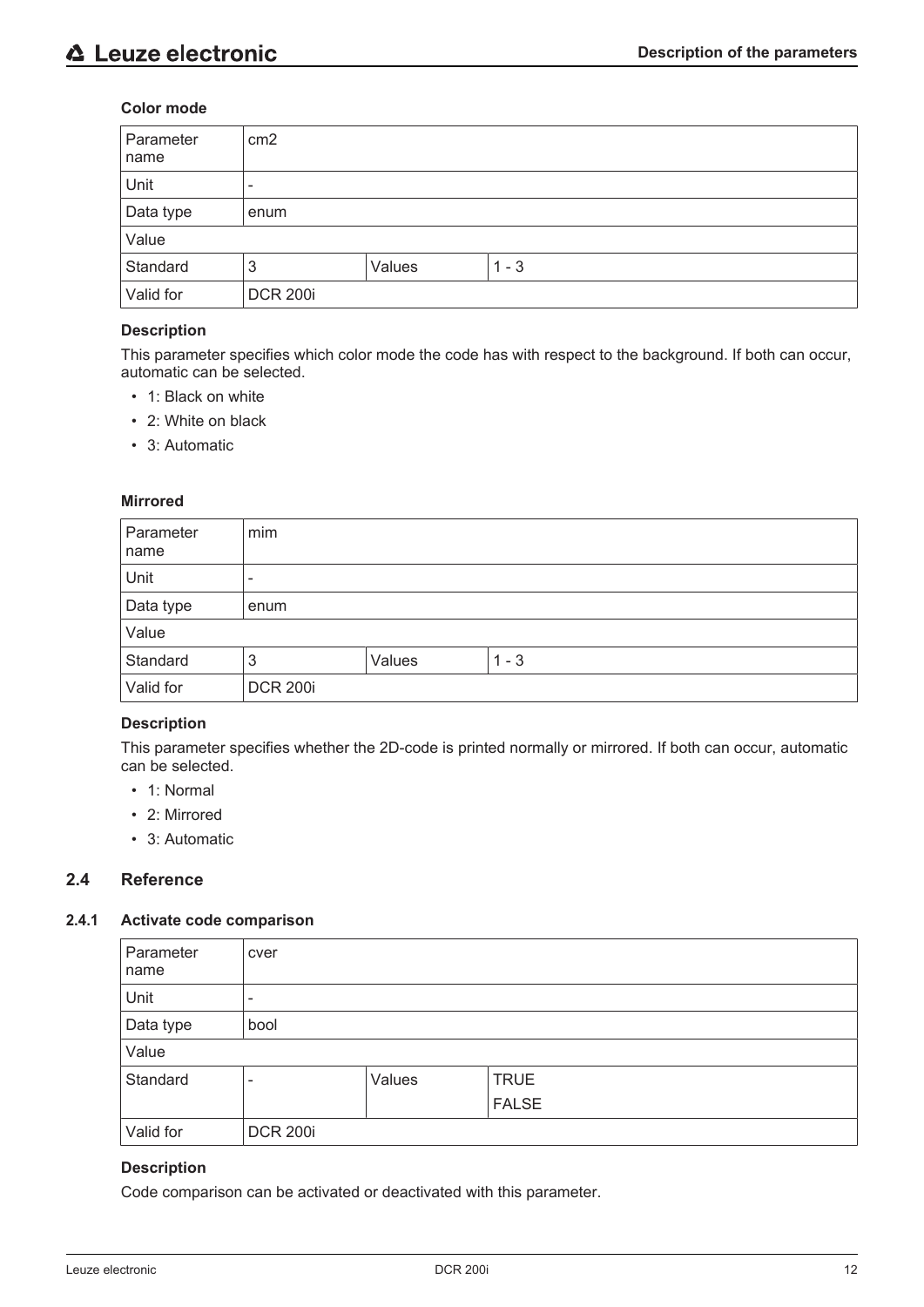# **2.4.2 The comparison string contains regular expressions**

| Parameter<br>name | ure                      |        |              |  |  |
|-------------------|--------------------------|--------|--------------|--|--|
| Unit              | $\overline{\phantom{0}}$ |        |              |  |  |
| Data type         | bool                     |        |              |  |  |
| Value             |                          |        |              |  |  |
| Standard          | -                        | Values | <b>TRUE</b>  |  |  |
|                   |                          |        | <b>FALSE</b> |  |  |
| Valid for         | <b>DCR 200i</b>          |        |              |  |  |

#### **Description**

This parameter can be used to specify whether the comparison string contains regular expressions.

# **2.4.3 Comparison string**

| Parameter<br>name | vmcd            |         |                          |         |  |
|-------------------|-----------------|---------|--------------------------|---------|--|
| Unit              | -               |         |                          |         |  |
| Data type         | string          |         |                          |         |  |
| Value             |                 |         |                          |         |  |
| Standard          | Empty string    | Minimum | $\overline{\phantom{0}}$ | Maximum |  |
| Valid for         | <b>DCR 200i</b> |         |                          |         |  |

# **Description**

The comparison string can be specified with this parameter.

# **2.5 Marker**

# **2.5.1 Marking**

| Parameter<br>name | rfht      |                                         |   |         |   |  |
|-------------------|-----------|-----------------------------------------|---|---------|---|--|
| Unit              | -         |                                         |   |         |   |  |
| Data type         | int       |                                         |   |         |   |  |
| Value             |           |                                         |   |         |   |  |
| Standard          | າ         | Minimum                                 | 0 | Maximum | 2 |  |
| Valid for         | IPS 200i. |                                         |   |         |   |  |
|                   |           | Valid for the currently active program. |   |         |   |  |

# **Description**

This parameter specifies whether a light marker (reflector) or dark marker (hole) is detected. If both can occur, light or dark can be selected.

- 0: Dark
- 1: Light
- 2: Light or dark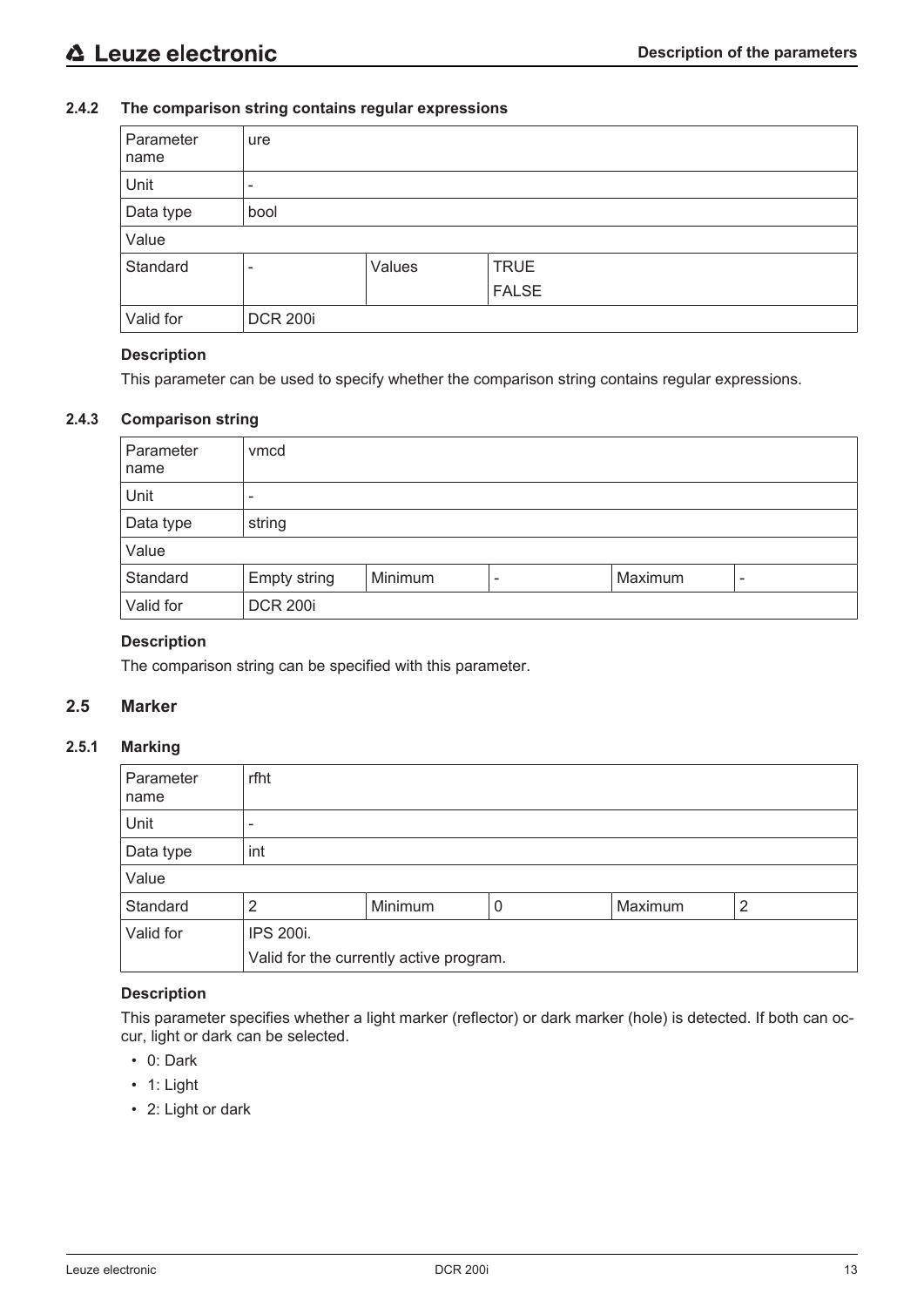# **2.5.2 Distance to marker**

| Parameter<br>name | rfds                                    |         |   |         |       |  |
|-------------------|-----------------------------------------|---------|---|---------|-------|--|
| Unit              | mm                                      |         |   |         |       |  |
| Data type         | int                                     |         |   |         |       |  |
| Value             |                                         |         |   |         |       |  |
| Standard          | 300                                     | Minimum | 0 | Maximum | 10000 |  |
| Valid for         | IPS 200i.                               |         |   |         |       |  |
|                   | Valid for the currently active program. |         |   |         |       |  |

#### **Description**

This parameter specifies the distance from the sensor to the marker.

# **2.5.3 Marker diameter**

| Parameter<br>name | rfdi      |                                         |      |         |          |  |
|-------------------|-----------|-----------------------------------------|------|---------|----------|--|
| Unit              | mm        |                                         |      |         |          |  |
| Data type         | float     |                                         |      |         |          |  |
| Value             |           |                                         |      |         |          |  |
| Standard          | 13.00     | Minimum                                 | 0.00 | Maximum | 10000.00 |  |
| Valid for         | IPS 200i. |                                         |      |         |          |  |
|                   |           | Valid for the currently active program. |      |         |          |  |

# **Description**

This parameter specifies the diameter of the marker.

# **2.5.4 Marker tolerance**

| Parameter<br>name | rfdt                                    |         |    |         |    |  |
|-------------------|-----------------------------------------|---------|----|---------|----|--|
| Unit              | $\frac{0}{0}$                           |         |    |         |    |  |
| Data type         | int                                     |         |    |         |    |  |
| Value             |                                         |         |    |         |    |  |
| Standard          | 15                                      | Minimum | 10 | Maximum | 40 |  |
| Valid for         | IPS 200i.                               |         |    |         |    |  |
|                   | Valid for the currently active program. |         |    |         |    |  |

# **Description**

This parameter specifies the percentage (%) by which the marker diameter may be smaller or larger to still be detected as a valid marker.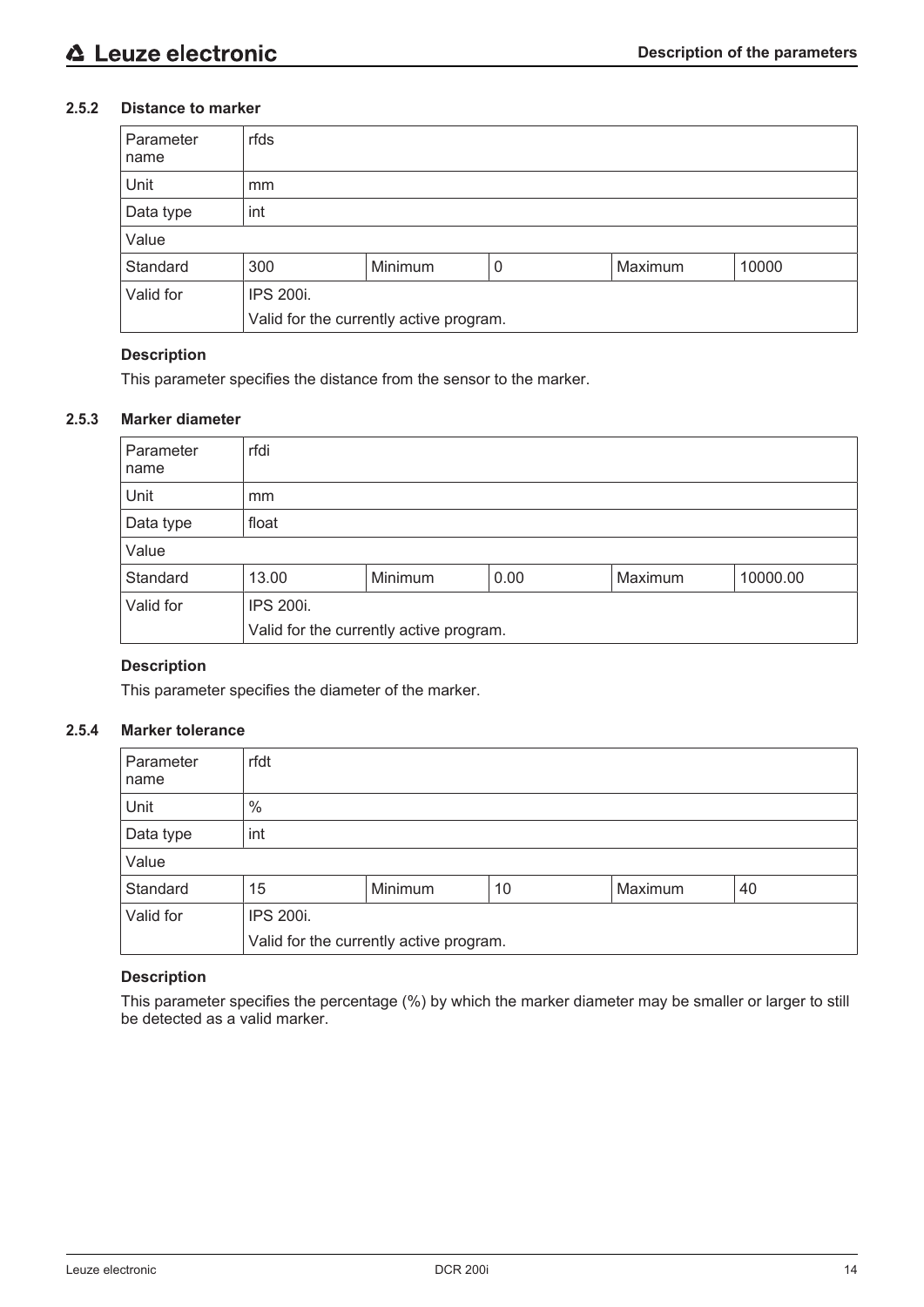# **2.5.5 Offset X**

| Parameter<br>name | rfox                                    |         |             |         |       |  |
|-------------------|-----------------------------------------|---------|-------------|---------|-------|--|
| Unit              | mm                                      |         |             |         |       |  |
| Data type         | float                                   |         |             |         |       |  |
| Value             |                                         |         |             |         |       |  |
| Standard          | 0.00                                    | Minimum | $-10000.00$ | Maximum | 10000 |  |
| Valid for         | IPS 200i.                               |         |             |         |       |  |
|                   | Valid for the currently active program. |         |             |         |       |  |

#### **Description**

This parameter specifies the offset that is taken into account in the X-direction during positioning, e.g., when moving goods in and out of storage.

#### **2.5.6 Offset Y**

| Parameter<br>  name | rfoy                                               |  |  |  |  |  |  |
|---------------------|----------------------------------------------------|--|--|--|--|--|--|
| Unit                | mm                                                 |  |  |  |  |  |  |
| Data type           | float                                              |  |  |  |  |  |  |
| Value               |                                                    |  |  |  |  |  |  |
| Standard            | Maximum<br>Minimum<br>10000<br>0.00<br>$-10000.00$ |  |  |  |  |  |  |
| Valid for           | IPS 200i.                                          |  |  |  |  |  |  |
|                     | Valid for the currently active program.            |  |  |  |  |  |  |

#### **Description**

This parameter specifies the offset that is taken into account in the Y-direction during positioning, e.g., when moving goods in and out of storage.

# **2.5.7 Tolerance X**

| Parameter<br>name | rftx                                           |  |  |  |  |  |
|-------------------|------------------------------------------------|--|--|--|--|--|
| Unit              | mm                                             |  |  |  |  |  |
| Data type         | float                                          |  |  |  |  |  |
| Value             |                                                |  |  |  |  |  |
| Standard          | Minimum<br>Maximum<br>0.00<br>4.00<br>10000.00 |  |  |  |  |  |
| Valid for         | IPS 200i.                                      |  |  |  |  |  |
|                   | Valid for the currently active program.        |  |  |  |  |  |

# **Description**

This parameter specifies how large the tolerance range is in the X-direction. *Tolerance X* and *tolerance Y* form a symmetric area around the nominal position. If the detected center of the marker (actual position) is located within the tolerance area, all four switching outputs are active for positioning.